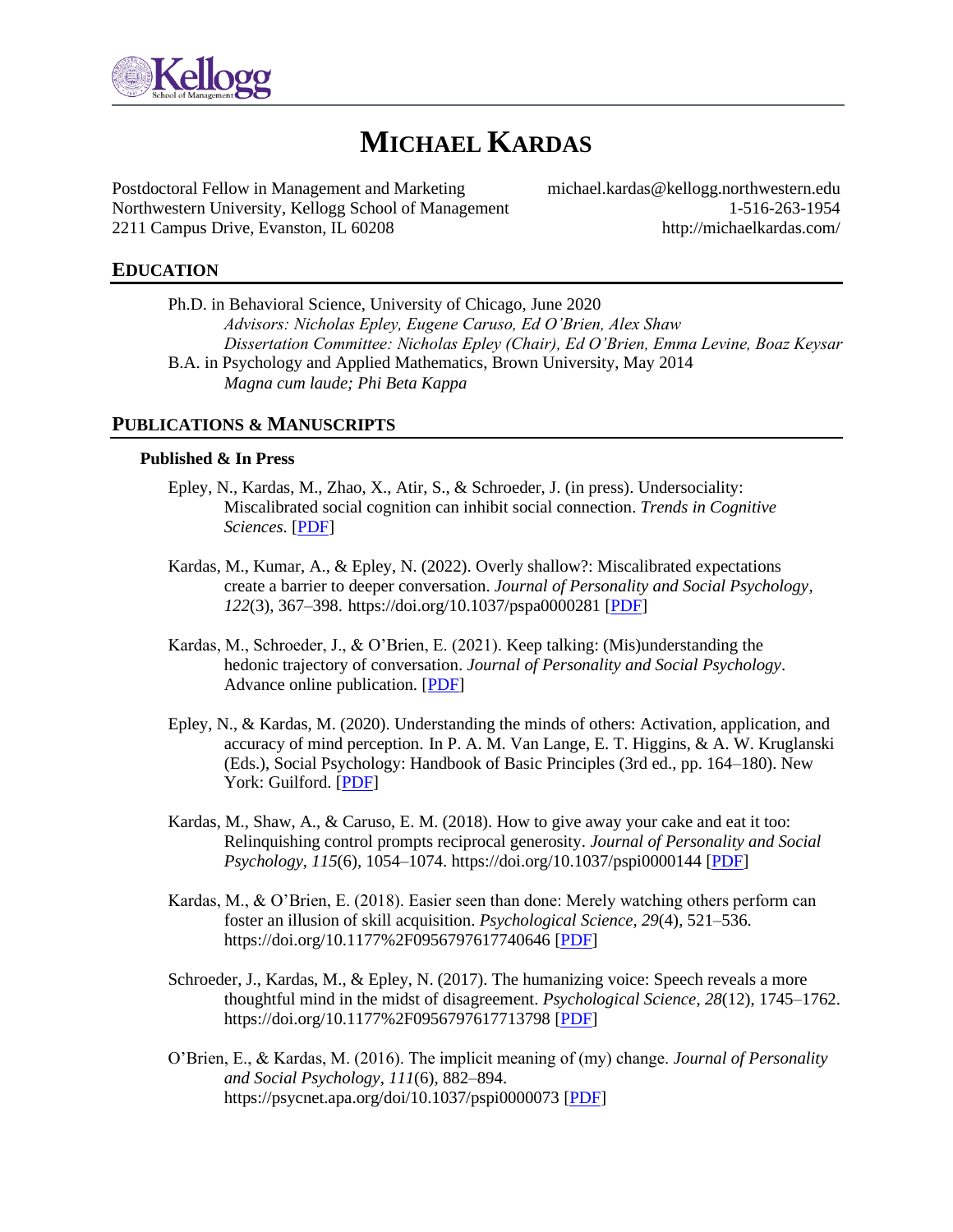

# **Under Review**

Kardas, M., Kumar, A., & Epley, N. (2022). *Let it go: How exaggerating the reputational costs of revealing secrets discourages transparency in relationships*. Manuscript under review.

### **In Progress**

- Kardas, M., & Epley, N. (2022). *People are insensitive to social forces that lead to common ground in dialogue*. Manuscript in preparation.
- Kardas, M., & Epley, N. (2022). *It's surprisingly nice to meet you: An expectancy-value theory of people's social engagement decisions*. Manuscript in preparation.
- Wald, K., Kardas, M., & Epley, N. (2022). *Can birds of different feathers flock surprisingly well together? Expected versus actual consequences of discussing divisive viewpoints.* Manuscript in preparation.

# **TALKS & PRESENTATIONS**

#### **Talks**

Kardas, M., Epley, N. (2022). People are insensitive to social forces that promote connection in conversation. Talk to be presented at the *Academy of Management Annual Meeting*, Seattle, WA.

Kardas, M., Epley, N. (2022). People are insensitive to social forces that promote connection in conversation. Talk to be presented at the *International Association for Conflict Management Annual Conference*, Ottawa, Canada.

Kardas, M., Schroeder, J., & O'Brien, E. (2022). Keep talking: (Mis)understanding the hedonic trajectory of conversation. Talk presented at the *Association for Psychological Science Annual Convention*, Chicago, IL.

Kardas, M., Schroeder, J., & O'Brien, E. (2022). Keep talking: (Mis)understanding the hedonic trajectory of conversation. Talk presented at the *Midwestern Psychological Association Conference*, Chicago, IL.

Kardas, M., Schroeder, J., & O'Brien, E. (2021). Keep talking: (Mis)understanding the hedonic trajectory of conversation. Talk presented at the *Society of Experimental Social Psychology Conference*, Santa Barbara, CA.

Kardas, M., Schroeder, J., & O'Brien, E. (2021). Keep talking: (Mis)understanding the hedonic trajectory of conversation. Talk presented at the *ISMS Marketing Science Conference*, Virtual Convention.

Kardas, M., Epley, N. (2021). People overlook social forces that lead to common ground in dialogue. Talk presented at the *Association for Psychological Science Annual Convention*, Virtual Convention.

Kardas, M., Epley, N. (2021). People overlook social forces that lead to common ground in dialogue. Talk presented at the *Midwestern Psychological Association Conference*, Virtual Convention.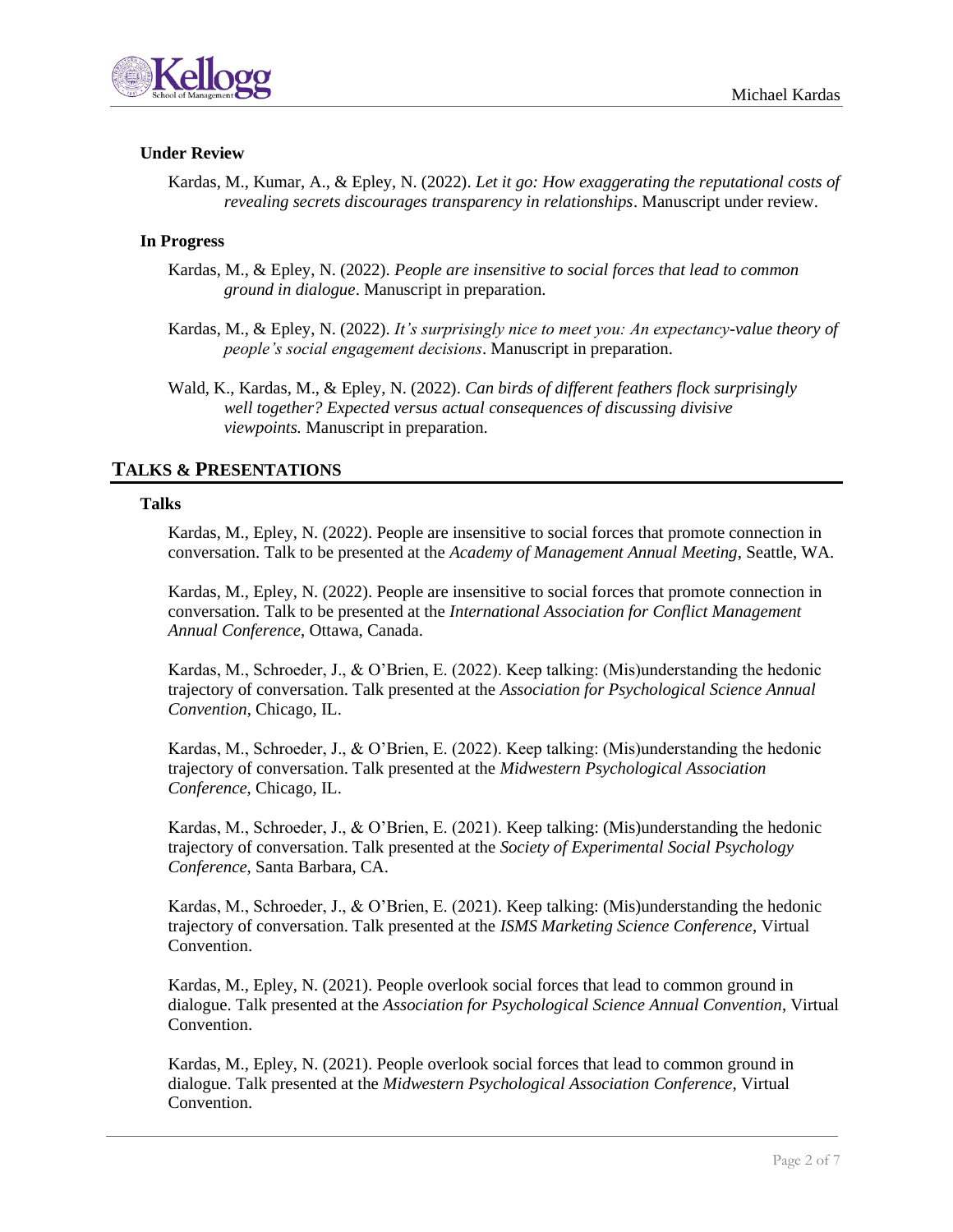

Kardas, M., Schroeder, J., & O'Brien, E. (2020). Keep talking: (Mis)understanding the hedonic trajectory of conversation. Talk presented at the *Society for Judgment and Decision Making Conference*, Virtual Convention.

Kardas, M., Kumar, A., & Epley, N. (2020). Psychological barriers to opening up: Underestimating others' care and forgiveness. Talk presented at the UCSD Rady School of Management, San Diego, CA.

Kardas, M., Kumar, A., & Epley, N. (2019). Digging deeper: Why meaningful conversations are surprisingly pleasant. Talk presented at the *Kellogg-Booth Student Symposium*, Chicago, IL.

Kardas, M., Kumar, A., & Epley, N. (2019). Digging deeper: Why meaningful conversations are surprisingly pleasant. Talk presented at the *Midwestern Psychological Association Conference*, Chicago, IL.

Kardas, M., Kumar, A., & Epley, N. (2019). Digging deeper: Meaningful conversations are surprisingly pleasant. Talk presented at the *Society for Personality and Social Psychology Conference*, Portland, OR.

Kardas, M., Kumar, A., & Epley, N. (2018). Digging deeper: Meaningful conversations are surprisingly pleasant. Talk presented at the *Society for Judgment and Decision Making Conference*, New Orleans, LA.

Kardas, M., Kumar, A., & Epley, N. (2018). Exaggerating the reputational costs of revealing secrets. Talk presented at the *Academy of Management Annual Meeting*, Chicago, IL.

Kardas, M., & O'Brien, E. (2018). Easier seen than done: An illusion of skill acquisition. Talk presented at the *Behavioral Decision Research in Management Conference*, Boston, MA.

Kardas, M., Kumar, A., & Epley, N. (2018). Exaggerating the reputational costs of revealing secrets. Talk presented at the *Booth School of Business, Behavioral Science Internal Brownbag Series*, Chicago, IL.

Kardas, M., Kumar, A., & Epley, N. (2018). Exaggerating the reputational costs of revealing secrets. Talk presented at the *Kellogg-Booth Student Symposium*, Chicago, IL.

Kardas, M., Kumar, A., & Epley, N. (2018). Exaggerating the reputational costs of revealing secrets. Talk presented at the *Midwestern Psychological Association Conference*, Chicago, IL.

Kardas, M., & O'Brien, E. (2018). Easier seen than done: Merely watching others perform can foster an illusion of skill acquisition. Talk presented at the *Booth School of Business, Behavioral Science Workshop Series*, Chicago, IL.

Kardas, M., Kumar, A., & Epley, N. (2017). Exaggerating the reputational costs of revealing secrets. Talk presented at the *Booth School of Business, Behavioral Science Internal Brownbag Series*, Chicago, IL.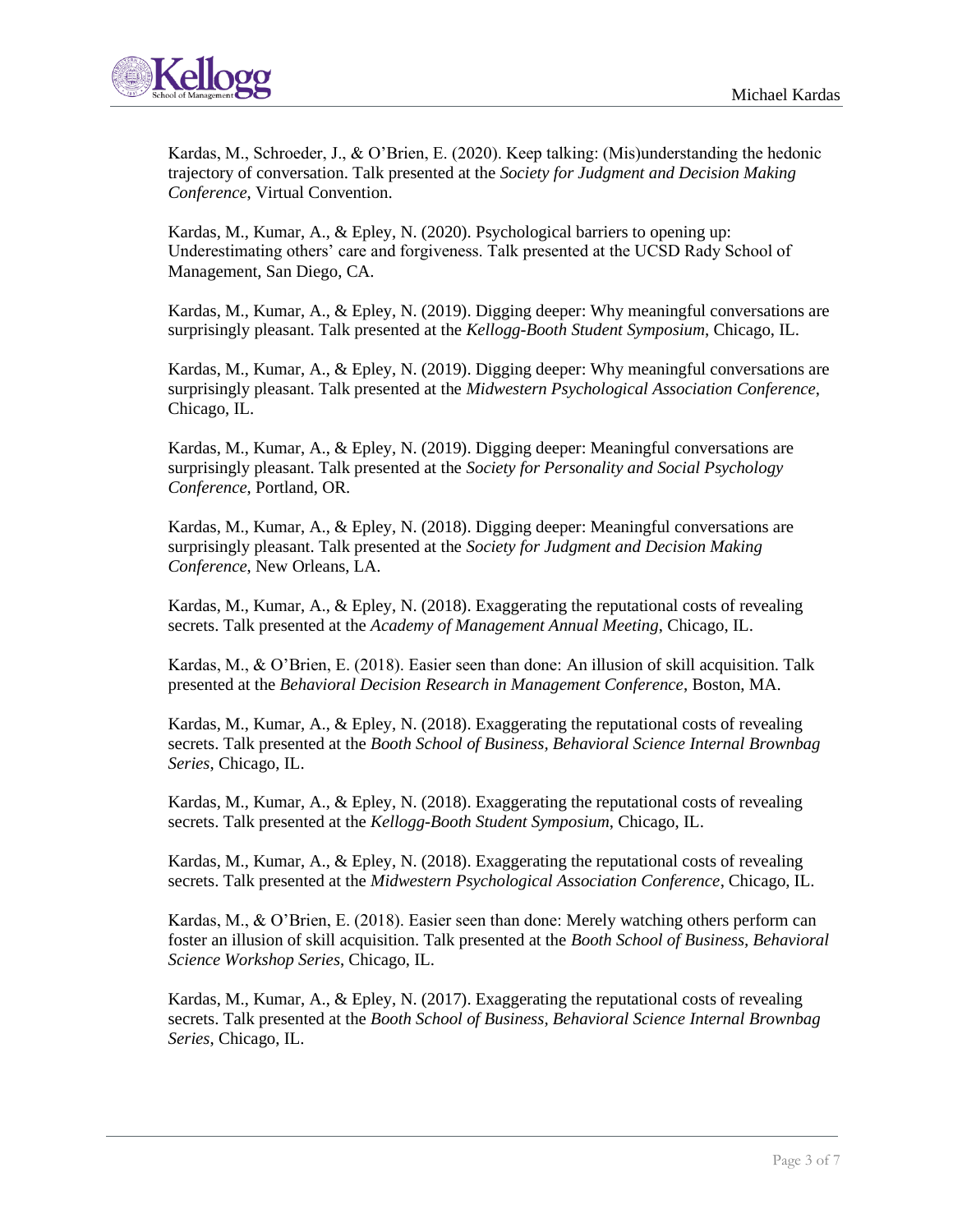

Kardas, M., & O'Brien, E. (2017). Empathy Gaps in Learning: Repeatedly Watching Others Perform Leads to an Illusion of Skill Acquisition. Talk presented at the *Association for Psychological Science Annual Convention*, Boston, MA.

Kardas, M., & O'Brien, E. (2017). Repeatedly watching others leads to an illusion of skill acquisition. Talk presented at the *Kellogg-Booth Student Symposium*, Chicago, IL.

Kardas, M., & O'Brien, E. (2017). Repeatedly watching others leads to an illusion of skill acquisition. Talk presented at the *Midwestern Psychological Association Conference*, Chicago, IL.

Kardas, M., & O'Brien, E. (2016). Easier seen than done: Repeatedly watching others perform leads to an illusion of skill acquisition. Talk presented at the *Society for Judgment and Decision Making Conference*, Boston, MA.

### **Posters**

Kardas, M., & Epley, N. (2021). People are insensitive to social forces that promote common ground in dialogue. Poster presented at the *Society for Personality and Social Psychology Conference*, Virtual Convention.

Kardas, M., Schroeder, J., & O'Brien, E. (2020). Keep talking: (Mis)understanding the hedonic trajectory of conversation. Poster presented at the *Judgment and Decision Making Pre-Conference* at the *Society for Personality and Social Psychology Conference*, New Orleans, LA.

Kardas, M., Kumar, A., & Epley, N. (2018). Digging deeper: Meaningful conversations are surprisingly pleasant. Poster presented at the *Society for Judgment and Decision Making Conference*, New Orleans, LA.

Kardas, M., Kumar, A., & Epley, N. (2018). Exaggerating the reputational costs of revealing secrets. Poster presented at the *Society for Personality and Social Psychology Conference*, Atlanta, GA.

Kardas, M., Kumar, A., & Epley, N. (2017). Exaggerating the reputational costs of revealing secrets. Poster presented at the *Society for Judgment and Decision Making Conference*, Vancouver, Canada.

Kardas, M., & O'Brien, E. (2017). Easier seen than done: People overestimate learning after repeatedly watching others perform. Poster presented at the *Association for Psychological Science Annual Convention*, Boston, MA.

Kardas, M., & O'Brien, E. (2017). Easier seen than done: Merely watching others perform leads to an illusion of skill acquisition. Poster presented at the *Society for Personality and Social Psychology Conference*, San Antonio, TX.

Kardas, M., Schroeder, J., & Epley, N. (2017). The humanizing voice: Outgroup members seem more mindful when you hear them. Poster presented at the *Psychology of Technology Pre-Conference* at the *Society for Personality and Social Psychology Conference*, San Antonio, TX.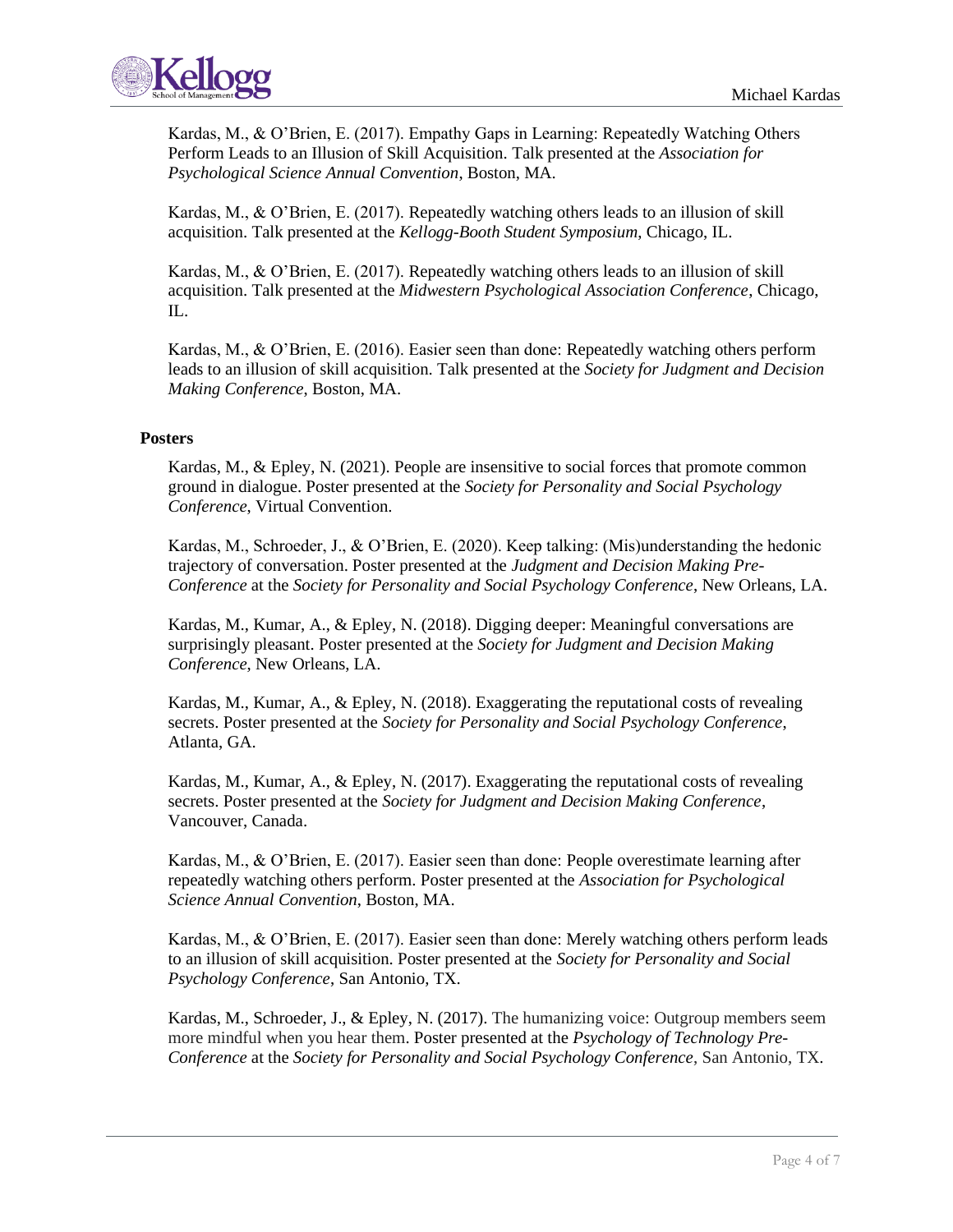



Kardas, M., Schroeder, J., & Epley, N. (2016). The humanizing voice: Outgroup members seem more mindful when you hear them. Poster presented at the *Society for Judgment and Decision Making Conference*, Boston, MA.

Kardas, M., & O'Brien, E. (2016). The implicit meaning of change. Poster presented at the *Society for Personality and Social Psychology Conference*, San Diego, CA.

Kardas, M., & O'Brien, E. (2016). The implicit meaning of change. Poster presented at the *Midwestern Psychological Association Conference*, Chicago, IL.

Kardas, M., & O'Brien, E. (2016). The implicit meaning of change. Poster presented at the *Association for Psychological Science Annual Convention*, Chicago, IL.

#### **Panel Discussions**

Panelist, Psi Chi Symposium: Success as a Graduate Student Researcher, with Colleen Cowgill, Matthew Jamnik, Thomas Nyman, Natalee Price, and W. Tang Watanasriyakul. (2018). Panel discussion presented at the *Midwestern Psychological Association Conference*, Chicago, IL.

#### **Organized Symposia**

Symposium chair, New Directions in Empathy Gaps Research: Insights for Improving Learning, Social Interactions, and Wellbeing. (2017). Symposium organized at *Association for Psychological Science Annual Convention*, Boston, MA.

Symposium organizer, *Kellogg-Booth Student Symposium* (2016). Chicago, IL.

### **PROFESSIONAL SERVICE**

#### **Ad Hoc Reviewing**

*Journal of Personality and Social Psychology, Journal of Experimental Social Psychology, Self and Identity, Journal of Behavioral Decision Making, Management Science, Collabra: Psychology, Social and Personality Psychology Compass*

### **OTHER PUBLICATIONS**

Epley, N., Kardas, M., & Kumar, A. (2021). Small talk is boring. Our research shows how you can do better. *The Washington Post*. [\[Link\]](https://www.washingtonpost.com/outlook/2021/10/13/posteverything-small-talk-deeper-conversations/)

Kardas, M. (2019). How to give away your cake and eat it too. *Character & Context*. [\[Link\]](http://www.michaelkardas.com/uploads/5/3/8/7/53879579/kardas__2019__character___context.pdf)

Kardas, M., & O'Brien, E. (2018). Research: Watching an expert do something makes you think you can do it too. *Harvard Business Review*. [\[Link\]](http://www.michaelkardas.com/uploads/5/3/8/7/53879579/kardas___obrien__2018__hbr.pdf)

# **HONORS, FELLOWSHIPS, & GRANTS**

Top Paper Award: *Can birds of different feathers flock surprisingly well together?* 2020 *Expected versus actual consequences of discussing divisive viewpoints* (with Kristina Wald and Nicholas Epley), International Association for Conflict Management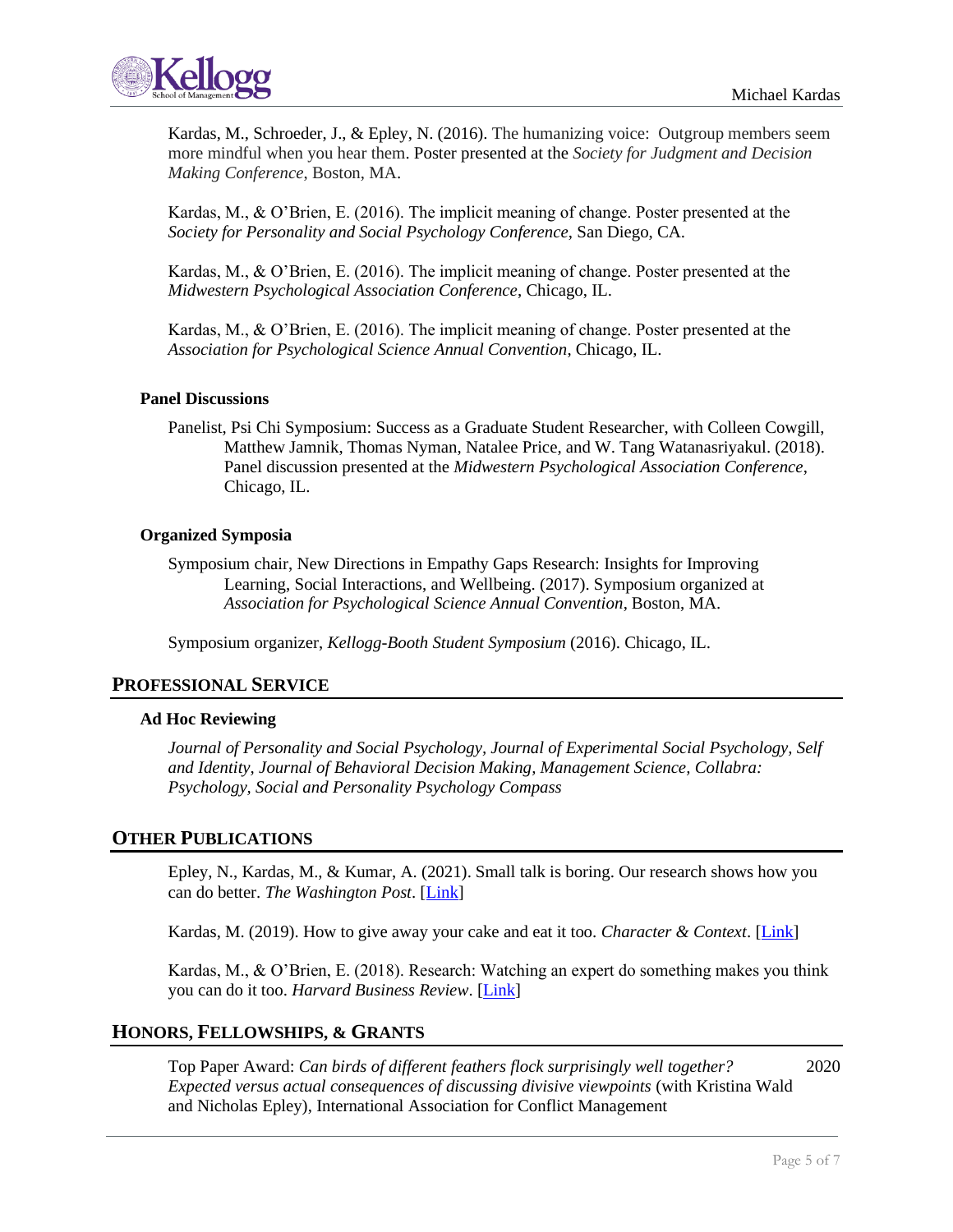

| J. Michael Harrison Doctoral Prize, Booth School of Business                                                                                                                                         | 2019 |
|------------------------------------------------------------------------------------------------------------------------------------------------------------------------------------------------------|------|
| Graduate Student Paper Award: <i>Exaggerating the reputational costs of revealing secrets</i><br>(with Amit Kumar and Nicholas Epley), Midwestern Psychological Association Conference               | 2018 |
| Student Poster Award Runner-Up: <i>Exaggerating the reputational costs of revealing secrets</i><br>(with Amit Kumar and Nicholas Epley), Society for Personality and Social Psychology<br>Conference | 2018 |
| Graduate Student Travel Award, Society for Personality and Social Psychology<br>Conference                                                                                                           | 2017 |
| Travel Award, Psychology of Technology Pre-Conference at Society for Personality and<br>Social Psychology Conference                                                                                 | 2017 |
| <b>TEACHING &amp; MENTORING EXPERIENCE</b>                                                                                                                                                           |      |
| <b>Teaching Assistantships</b>                                                                                                                                                                       |      |
| Teaching Assistant, Designing a Good Life<br>Fall 2017, Winter 2019<br><b>Professor Nicholas Epley</b>                                                                                               |      |

University of Chicago, Booth School of Business Teaching Assistant, *Managing in Organizations* Summer 2018, Summer 2019 Professor Ed O'Brien

University of Chicago, Booth School of Business

#### **Thesis Supervision**

Bjorn Olafsson, "The effect of affect: How mood influences social engagement," 2019 Honors Thesis in Psychology with Nicholas Epley, University of Chicago

# **ADDITIONAL CONTRIBUTIONS**

*bwrappers: A package of wrappers and other R functions for efficiently cleaning, analyzing, and visualizing data in the behavioral sciences.* Developed R package and released on GitHub. [\[Link\]](https://github.com/michaelkardas/bwrappers/blob/master/Overview.pdf)

*Practical systems and resources for conducting research: A guide for incoming PhD students in psychology and related fields.* Developed guide for incoming PhD students. [\[Link\]](http://www.michaelkardas.com/uploads/5/3/8/7/53879579/guide.pdf)

*How to listen to research articles.* Developed easy-to-use macros to delete statistics and/or citations from research articles before importing the articles to text-to-speech apps. [\[Link\]](https://docs.google.com/document/d/18sSJuDnU4Kx8LDQNyEL58BQUx79cTlVz9r_nhIRbvas/edit?usp=sharing)

## **REFERENCES**

#### **Nicholas Epley Ed O'Brien**

Booth School of Business Booth School of Business University of Chicago University of Chicago Chicago, IL 60637 Chicago, IL 60637 Phone: (773) 834-1266 Phone: (773) 834-5445

Professor of Behavioral Science Associate Professor of Behavioral Science